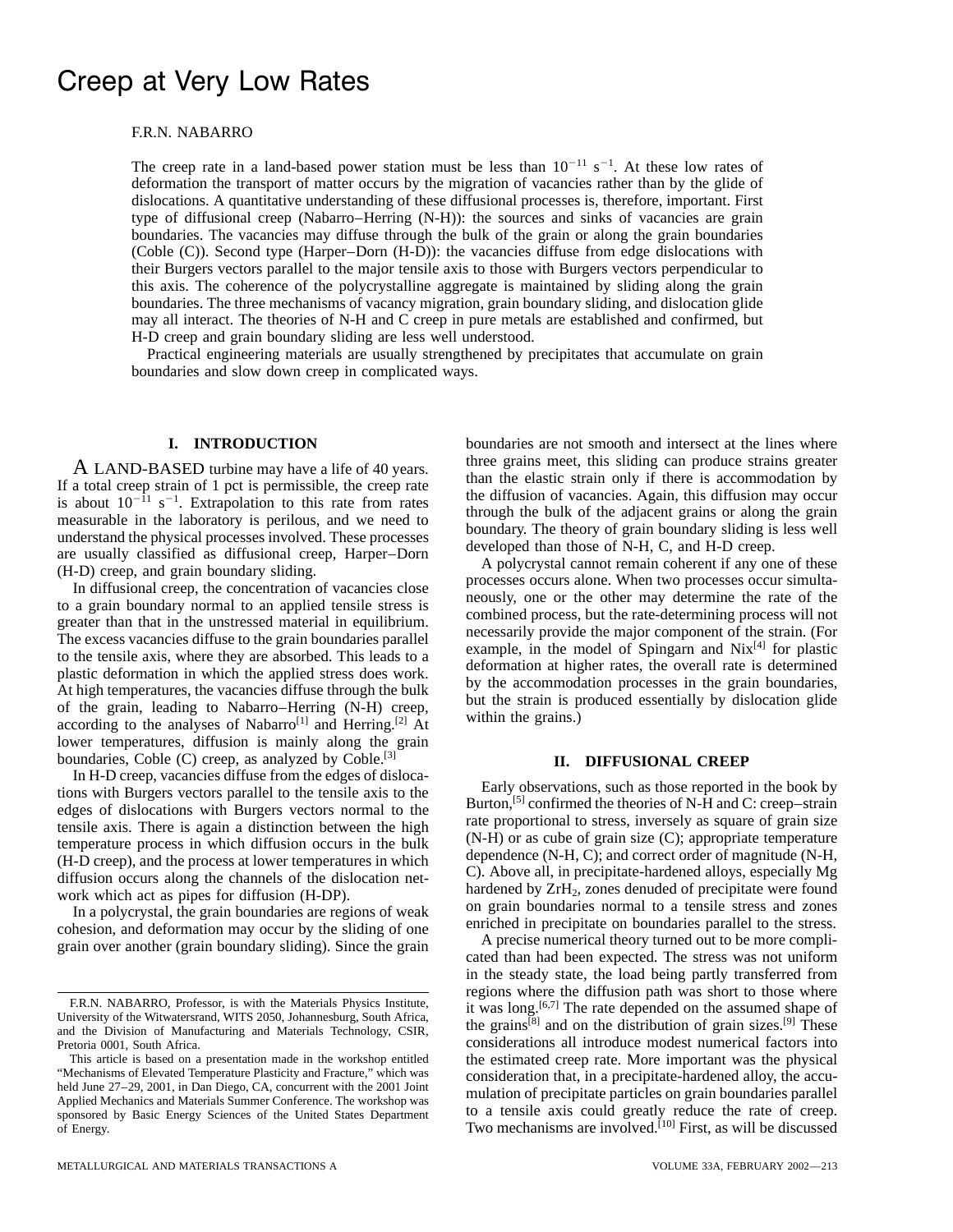grain boundary sliding, and according to Reference 11, the Reference 22 at a magnification of 308 times before the presence of precipitate particles in a grain boundary inhibits creep test are far less prominent than those shown in Figure sliding. Second, according to References 12 and 13, there  $1(d)$  at a magnification of 160 times after the creep test. is much evidence that the interface between a matrix and a There is anectdotal evidence that wide denuded zones are hard precipitate is a much less effective source and sink of observed after creep only in those samples that showed vacancies than a boundary between two grains of the matrix. narrow zones before creep. If this is true, it would support The physical reason for this is clear. Consider a tilt boundary Wilshire's view that the wide zones are formed by dislocation in the matrix. This is a configuration of low energy if it glide in the initially soft regions, but this model is not easily consists of edge dislocations belonging to the two grains. It reconciled with the evidence (*e.g.*, Reference 23) of the can absorb vacancies and remain a configuration of low deposition of material on grain boundaries during the creep energy if the two sets of dislocations each climb into their of a solid solution. Moreover, in any tensile test, there are own grains. However, if the interface lies between the matrix necessarily parts of the sample that are in axial compression. and a high melting precipitate in which the vacancy mobility Further anecdotal evidence states that the denuded zones in is low, the climb of dislocations in the matrix alone destroys these regions are perpendicular to those in the tensile regions,

More recently, the evidence in favor of the diffusional same stresses during the forming operation. creep process has come under attack. Many of the objec- A complete study of the deformation process at a grain tions<sup>[14,15,16]</sup> are summarized in the report of the conference boundary requires five measurements: two direction cosines on *Creep Behaviour of Advanced Materials for the 21st* of the grain boundary normal and the three components of *Century*. The model failed because the observed creep rates displacement across the boundary. One of the first two is were often higher than those predicted, though sometimes obtained by examining an external surface parallel to the lower, and the creep rate increased more than linearly with tensile axis; two of the last three are obtained by examining the stress. The evidence from denuded zones was unreliable the offsets of a grid placed on this surface. The third is in that they were observed when the creep rate increased measured by the relative displacement of the grains normal more than linearly with the stress, they could appear on one to the surface. The final measurement must be made by side or the other of a grain boundary, or surrounding it, and examining a second surface parallel to the tensile axis. Since they could appear on boundaries not closely perpendicular diffusional creep is necessarily accompanied by other mechto the tensile axis. They could be found in samples that had anisms of deformation, it is expected that the denuded zones not been exposed to creep. The objections fall into two broad will represent only a substantial component of the total creep classes, the geometrical and microstructural, and the kinetic. extension. In Reference 22, under conditions of diffusional

of vacancies in a grain boundary can occur only at grain boundary was of order unity but negative, in Reference 21, boundary dislocations. These grain boundary dislocations diffusional creep predominated at low strains and strain rates, are confined to the grain boundary. Their motion within the and, in Reference 51, grain boundary sliding accounted for boundary requires both climb and glide. These two motions 15 pct of the total strain. Clearly, there is no detailed undercontribute differently, sometimes even with opposite signs, standing, but diffusional (N-H or C) creep represents a subto the component of strain that accommodates the applied stantial part of the total strain. Further evidence of the stress. This analysis explains all of the observations. Diffu- addition and depletion of material at grain boundaries in C sional creep provides an obvious explanation of the appear- creep has been provided by McNee *et al.*<sup>[26,27]</sup> A survey<sup>[60]</sup> ance of zones denuded of or enriched in precipitate particles. of superplasticity in Region 1, which appears to be controlled Alternative models meet insuperable difficulties. If it is by diffusional creep, showed that grain boundary sliding assumed that the precipitate particles have been swept by a contributed between 10 and 60 pct of the total strain. migrating grain boundary, they should be accommodated on The kinetics of creep in the diffusional regime are less<br>one side of the denuded zone.<sup>[19]</sup> This is not observed. clear. The original theory assumed that all grain although the slight enrichment of particles on *both* sides of would be ready sources and sinks of vacancies. It is now a denuded zone shown, *e.g.*, in Figure 5 of Reference 20, clear that this is not the case. Twin boundaries and boundaries remains unexplained. It has been suggested<sup>[15]</sup> that in the with a dense coincidence-site lattice (CSL) are not effective case of Mg hardened by precipitates of  $ZrH_2$ , the precipitates sources and sinks. A boundary that is close to a CSL may have gone into solution as the migrating grain boundary require a finite excess concentration of va have gone into solution as the migrating grain boundary passed over them. This suggestion is directly contradicted by passed over them. This suggestion is directly contradicted by will absorb them.<sup>[24,25]</sup> The closer the orientation to that the article<sup>[20]</sup> that presented the first observation of denuded giving a CSL, the higher this e zones: "Electron microprobe analysis . . . has given firm It slows the rate of creep. Because more grain boundaries confirmation that the zones adjacent to grain boundaries, become effective as the applied stress increases, the strain showing no precipitate metallographically, are in fact rate increases more than linearly with the stress.  $[23]$  A similar denuded of zirconium." This observation was confirmed by effect arises when precipitates in the grain boundaries intro-<br>Karim *et al.*<sup>[21]</sup> duce threshold stresses. The importance of these considera-

subsequently, diffusional creep is necessarily coupled with fabrication. However, the zones shown in Figure 1(a) of the low energy structure of the interface.  $\blacksquare$  although these regions would have been subjected to the

The geometrical objections fail to consider the work of creep, this fraction was about 0.5, in Reference 23, the Bilde-Sørensen and Smith.<sup>[17,18]</sup> The emission and absorption contribution of grain boundary sliding in an i contribution of grain boundary sliding in an individual

clear. The original theory assumed that all grain boundaries giving a CSL, the higher this excess. This has two effects. duce threshold stresses. The importance of these considera-The objection that denuded zones can be observed before tions is enhanced by the observation that grains tend to the creep test has little strength. The principal axes of fabrica- form clusters with a preponderance of near-CSL boundaries, tion and of testing are usually parallel, and it is not surprising surrounded by random boundaries.<sup>[18]</sup> It has been pointed that denuded zones normal to this axis are formed during out that the apparently clear evidence<sup>[28]</sup> for a transition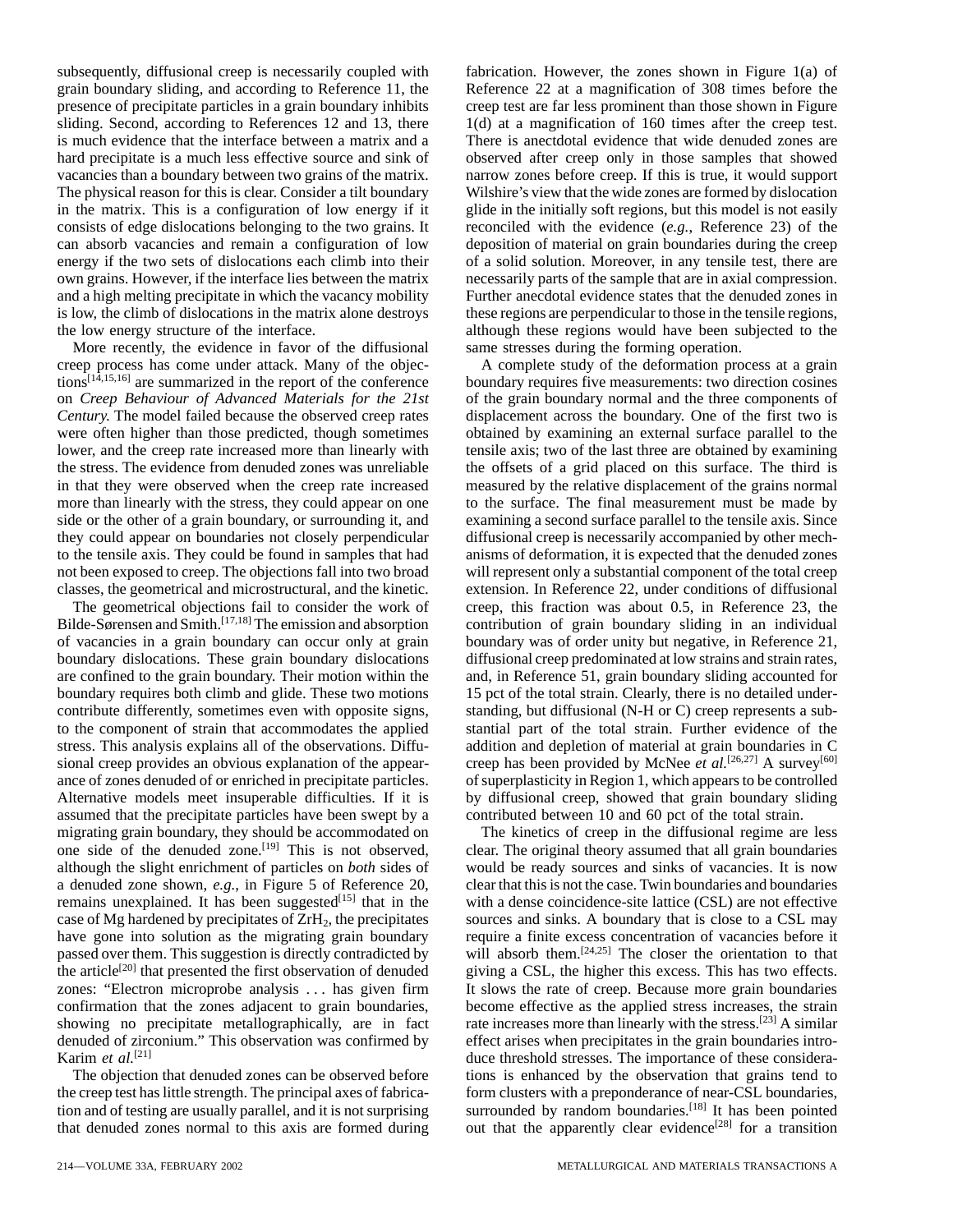from N-H creep in polycrystalline copper at a rate inversely **b** the Burgers vector, and  $\mu$  the shear modulus, is of the melting temperature,  $T_m$ , to C creep at a rate inversely pro-<br>portional to the cube of the grain size at 0.61  $T_m$  depends metals, double-kink formation should be easy, and the Peierls crucially on the two points at the lowest stresses. These stress should be suppressed. points are subject to the experimental problems of very slow In discussions at the workshop, a different model of H-D creep rates and probably grain growth. If these two points are and H-DP creep was developed. While the details are not disregarded, the slopes of the plots become almost identical. yet clear, the essence is that these are not truly steady-state

There remains a gross discrepancy in the experimental processes, but transient processes of very long duration. The observations of what appears to be N-H creep in copper. model postulates that when the load is applied to Burton and Greenwood<sup>[28]</sup> found a creep rate 4.5 times faster with a low dislocation density, a relatively high density of than that predicted for N-H creep in copper with a grain dislocations is produced almost instantaneously by glide, size of  $3.5 \cdot 10^{-5}$  m at 1093 K in the stress range 0.1 to 7 giving a creep transient. There has been no time for recovery, MN m<sup>-2</sup>. Pines and Sirenko<sup>[29]</sup> used a stress of  $9.76 \cdot 10^{-5}$  which is controlled by climb, to take place. Then, in accor- $G \approx 4.7$  MN m<sup>-2</sup>, in the same range, and studied a range<br>of grain sizes, of which the smallest was just greater than  $10^5$   $b \approx 2.6 \cdot 10^{-5}$  m, roughly the same as that observed load. This recovery process is controlled by the climb of by Burton and Greenwood. At a temperature of 1313 K, dislocations, together with glide over short distances. It does they found a creep rate that<sup>[30]</sup> is several hundred times faster not in itself lead to plastic strain. Because dislocation seg-<br>than that calculated for N-H creep. Since these observations ments no longer lie in one glid than that calculated for N-H creep. Since these observations ments no longer lie in one glide plane, they cannot multiply<br>were made at a higher temperature than those of Burton and rapidly by glide, even though the applied were made at a higher temperature than those of Burton and rapidly by glide, even though the applied stress exceeds the<br>Greenwood, a transition to C creep is not possible. As will be flow stress corresponding to the curren Greenwood, a transition to C creep is not possible. As will be<br>seen subsequently, H-D creep, which is typically a thousand<br>times factor than NH creep, cocurs only in materials with<br>a low dislocation density, it is, therefo

Understanding of H-D creep is much less satisfactory than<br>that of N-H or C creep. Sometimes the observations of<br>different observers show quite remarkable agreement, as in<br>different observers show quite remarkable agreemen

vacancies from the edges of dislocations with their Burgers are involved. These are the Peierls stress,  $\sigma_{\rho}$ , the internal vectors parallel to a tensile axis to those with Burgers vectors stress,  $\alpha \mathbf{b} \mu \rho^{1/2}$ , vectors parallel to a tensile axis to those with Burgers vectors<br>perpendicular to this axis. This leads to a strain rate propor-<br>tional to the stress, independent of grain size, and propor-<br>by glide, with the operation of tional to the stress, independent of grain size, and propor-<br>tional to the dislocation density. The process occurs within climb, with the operation of Bardeen–Herring sources. Conis tional to the dislocation density. The process occurs within climb, with the operation of Bardeen–Herring sources. Con-<br>the grain, and there is no accumulation or depletion of matter sider first the case of a low dislo the grain, and there is no accumulation or depletion of matter at the grain boundaries. Unlike other creep processes, H-D When  $\sigma_a < \sigma_p$ , extensive glide cannot occur, but climb creep is characterized by a dislocation density that is inde- occurs. Dislocations multiply by the operation of Bardeen– pendent of the applied stress. (The term H-D creep is some-<br>Herring sources until  $\rho$  reaches  $\rho_{H-D}$ , when the rate of multitimes extended to include any creep process in which the plication is balanced by the rate of recombination, and H-D but here, we restrict it to those processes in which the disloca-<br>
in the applied stress. This transition is independent of grain<br>
in the applied stress. This transition is independent of grain tion density is essentially independent of the applied stress.) The essence of the theory is that this density,  $\rho_{H-D}$ , is such size.<sup>[41]</sup> Now consider the case in which  $\rho > \rho_{H-D}$ . Unlike that the external stress,  $\alpha \mathbf{b} \mu \rho_{HD}^{1/2}$ , with  $\alpha$  of order one-third,

proportional to the square of the grain size at 0.82 of the order of the Peierls stress,  $\sigma_p$ . The flaw in the theory is that melting temperature,  $T_m$ , to C creep at a rate inversely pro-<br>H-D creep is observed at high t metals, double-kink formation should be easy, and the Peierls

> model postulates that when the load is applied to a sample dance with experimental evidence, the dislocation density decreases logarith mically with time during annealing under

that material. One might perhaps build a link by saying that, in the present model, the stress that a dislocation exerts on **III. H-D CREEP** its neighbor in the quasiequilibrium state is  $b^{-3}$  times the energy of a dislocation jog, while in the model of References

fundamentally flawed.<br>The basic mechanism of H-D creep is the migration of with the theoretical model. In any experiment, three stresses creep strain is produced predominantly by dislocation climb, creep is observed. If  $\sigma_a > \sigma_\rho$ , rapid glide and multiplication but here, we restrict it to those processes in which the dislocations of dislocations occur, an the ordered array of edge dislocations observed in H-D creep,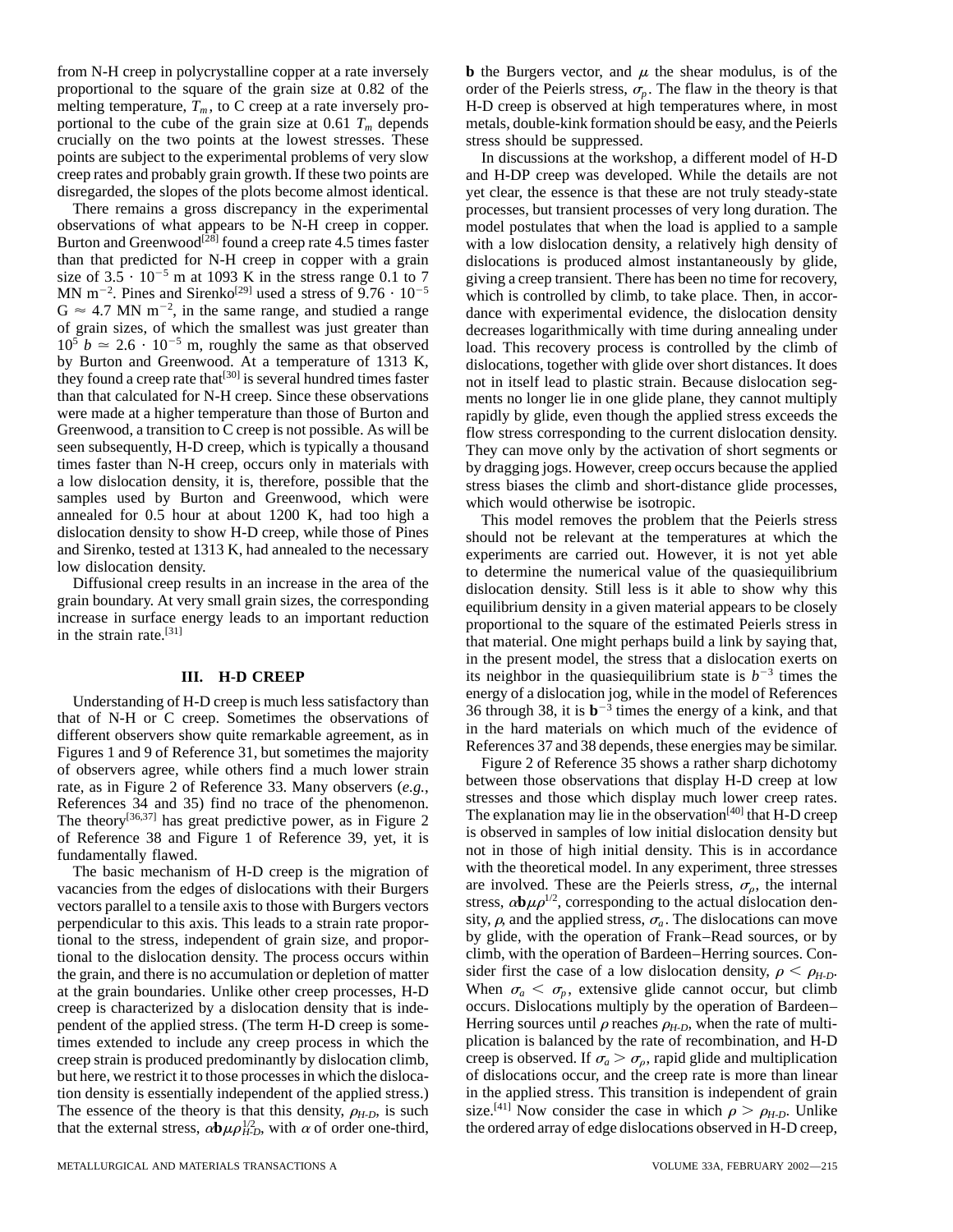these dislocations have a random array that forms an effec- prominent on boundaries parallel or perpendicular to a tentive forest opposing the operation of Bardeen–Herring or sile axis, primary sliding is concentrated on boundaries at Frank–Read sources. Deformation is very slow until  $\sigma_a$  45 deg to this axis, where the shear stress is greatest. The exceeds  $\alpha \mathbf{b} \mu \rho^{1/2}$ , when power-law creep sets in. (Some observations of Reference 51 at stress exceeds  $\alpha \mathbf{b} \mu \rho^{1/2}$ , when power-law creep sets in. (Some annealing occurs during a prolonged creep test. Thus, the above the transition from H-D to power-law creep both show prestrained sample of Figure 3 of Reference 42, which was the greatest sliding on boundaries near 45 deg to the tensile annealed for 36 hours at 923 K, began to creep after testing axis. The observations of Reference 52 on the tensile deforfor about 25 hours at the same temperature and crept at mation of a superplastic Mg alloy show that the grain bounda steady rate after 80 hours.). Numerically, Reference 32 ary ridges formed on the lateral surfaces are strongest on estimated the equilibrium dislocation density,  $\rho_{H-D}$ , in Al 5 those boundaries at about 90 deg to the tensile axis at low pct Mg at  $4.7 \cdot 10^3$  m<sup>-2</sup>, while References 40 and 43 found that H-D creep in Al was suppressed at densities,  $\rho$ , above and strongest on those boundaries at about 45 deg to the  $10^3$  to  $3 \cdot 10^4$  cm<sup>-2</sup>. In high-purity Fe,<sup>[44]</sup> the transition from pipe-diffusion (H-DP) creep to power-law creep occurs at is expected. a stress that increases slowly with decreasing temperature There seems to be a serious discrepancy in the estimates and is quite independent of grain size, as the theory would of the absolute rate of primary grain boundary sliding. Ball predict. The transition from  $\tilde{C}$  to power-law creep occurs at and Hutchison<sup>[48]</sup> show that the observations are fitted by stresses that are not well-defined functions of temperature, the formula as is to be expected when a wide range of grain sizes (82 to 478  $\mu$ m) is observed. While a coherent explanation of [1] the published observations can be given along the lines suggested here, it is disturbing that a number of experiment-<br>ers have failed to observe H-D creep in aluminium samples<br>prepared in such a way that they would be expected to have<br>dislocation densities at which other obser dislocation densities at which other observers have made<br>wery concordant measurements<br>wery concordant measurements

model of diffusional creep, grain boundary sliding would<br>necessarily occur. If the centroids of two adjacent grains lively would be instructive to have molecular dynamics simunecessarily occur. If the centroids of two adjacent grains It would be instructive to have molecular dynamics simu-<br>move toward or away from each other, a grain spanning lations of grain boundary sliding. Unfortunately, it move toward or away from each other, a grain spanning lations of grain boundary sliding. Unfortunately, it is possible<br>both will necessarily slide over them. The contribution of to perform these only for very small grain s both will necessarily slide over them. The contribution of to perform these only for very small grain sizes at high<br>this sliding to the total strain would be of the same order stresses and extremely high rates of deformati this sliding to the total strain would be of the same order<br>as the contribution of the atomic diffusion. Langdon<sup>[45]</sup> ple, the computations of Schiøtz *et al.*<sup>[54]</sup> consider Cu poly-<br>showed that this effect would be num showed that this effect would be numerically largest on crystals with grain sizes in the range 3 to 13 nm deformed<br>boundaries parallel or perpendicular to a tensile axis. The at 300 K under stresses of order 2 GPa at strai boundaries parallel or perpendicular to a tensile axis. The . considerations of References 17 and 18 show that this will be true only in a statistical sense. This effect would be absent in H-D creep. Wang<sup>[46]</sup> has argued that, when allowance is made for the movement of grains in the dimensions, grain **V. SELECTION OF THE DOMINANT CREEP**<br>houndery eliding on the model of Achby and Verrell<sup>[47]</sup> and **MECHANISM** boundary sliding on the model of Ashby and Verrall<sup>[47]</sup> can contribute strains an order of magnitude larger than those The transition between N-H and C creep occurs when directly produced by the diffusion of matter. Agreement with experiment is good, but the argument fails to recognize that even if all grains were initially in the orientation of Figure 2(a) of Reference 46, and finally in the oficial<br>of Tigure The corresponding transition between H-D creep by lattice<br>2(e), the total strain would be finite, and the process would<br>then come to an end. The model is inconsis experimental observation that the denuded zones represent a major part of the total strain.

This accommodation creep is entirely different from primary grain boundary sliding. The theory of primary grain boundary sliding is not clear. It is probably best expounded If we consider two neighboring unit lengths of edge disloin References 48 and 49. The strain rate varies as the square cations with perpendicular Burgers vectors and suppose that of the stress and inversely as the square of the grain size. the vacancy concentrations per unit volume in their neighbor-Thus, at low stresses, processes linear in the stress will hoods differ by  $\Delta c$ , then the number of vacancies transferred predominate over primary grain boundary sliding. This does per unit time per unit length of dislocation by lattice diffusion not mean that accommodation grain boundary sliding is is of order  $D<sub>L</sub> \Delta c$ . The current of v not mean that accommodation grain boundary sliding is unimportant at low stresses. Raj and Ashby<sup>[50]</sup> analyzed this process in detail. Whereas accommodation sliding is most

rates of strain where accommodation sliding is expected, tensile axis at high-rates of strain where primary sliding

$$
\frac{\mathbf{\epsilon k}T}{D_b\mu \mathbf{b}} = 100 \left(\frac{b}{L}\right)^2 \left(\frac{\sigma}{\mu}\right)^2 \tag{1}
$$

stress. Mukherjee<sup>r-94</sup> obtained a coefficient of 2 instead of very concordant measurements.<br>100, also by pure theory. This discrepancy could be resolved by geometrical considerations. However, Luthy et al.,<sup>[53]</sup> **IV.** GRAIN BOUNDARY SLIDING  $\epsilon$  is proportional to  $D_b/L^3$  or to  $D_L/L^2$ , where  $D_L$  is the Lifshitz<sup>[6]</sup> was the first to point out that, in a continuum lattice self-diffusion coefficient. These formulae cannot be recoled with Equation 1.

order  $5 \cdot 10^8$  s<sup>-1</sup>.

$$
D_b b \approx D_L L \tag{2}
$$

$$
\rho_{H\text{-}D} \approx \frac{10 \sigma_p^2}{b^2 \mu^2} \tag{3}
$$

tion pipes is of order  $D_p \mathbf{b}^2 \Delta c \rho^{1/2}$ , and the rate of accumulation or depletion per unit length of dislocation is of order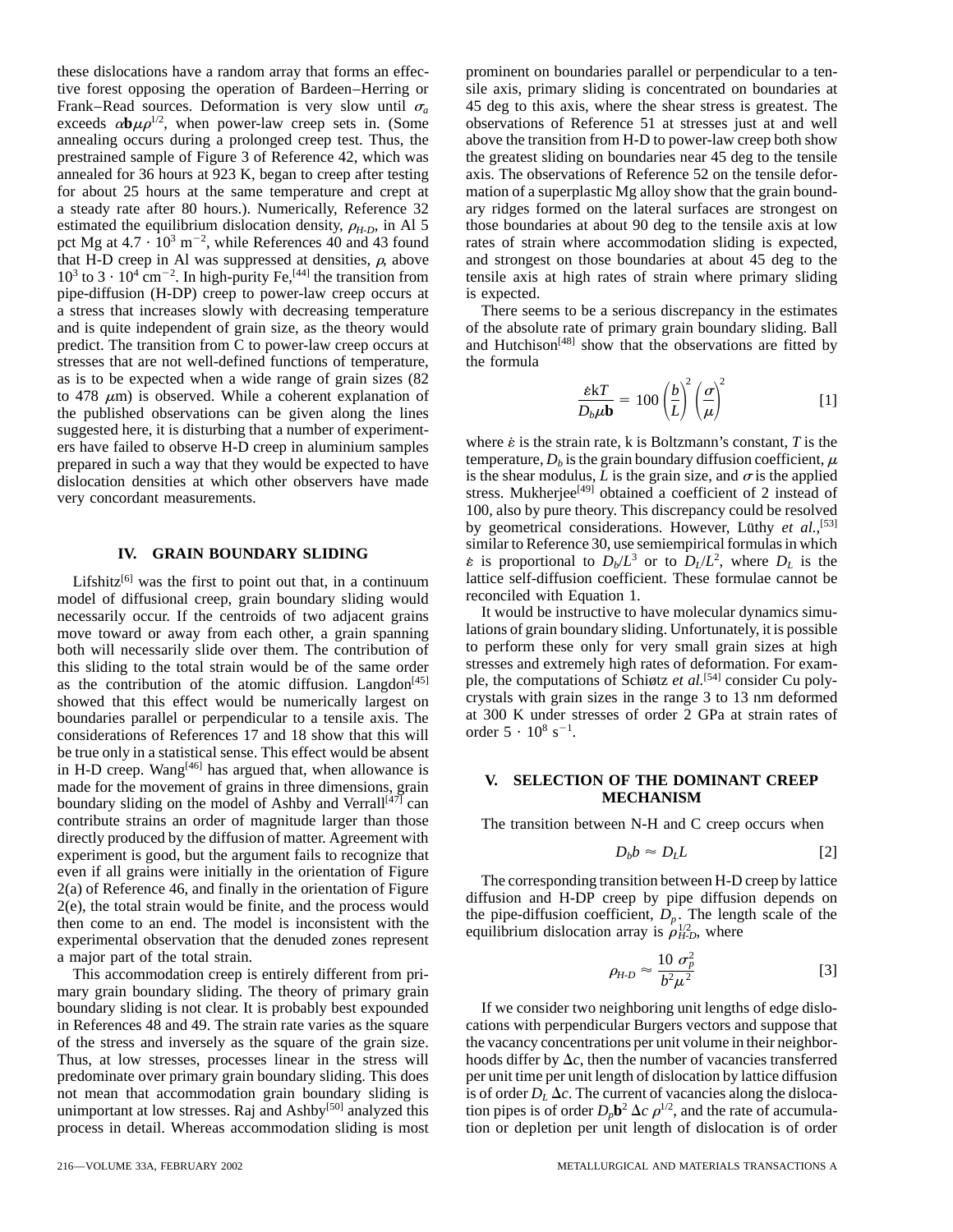$D_p \mathbf{b}^2 \Delta c \rho$ . The transition from high-temperature H-D creep **REFERENCES** 

$$
D_p \mathbf{b}^2 \approx D_L / \rho_{H \cdot D} \tag{4}
$$

The observations of References 44 and 56 on pure iron are  $\frac{3. \text{ R.L.} \text{Coble: } J. \text{ Appl.} \text{ Phys.}, 1963, \text{ vol. } 34, \text{ p. } 1679, \text{ vol. } 27, \text{ p. } 171.}$ <br>
consistent<sup>[55]</sup> with the process of H-DP creep.<br>  $\frac{5. \text{ B.} \text{ Butters.} \text{ Dif.} \$ 

There are two constraints on the operation of H-D<br>
There are two constraints on the operation of H-D<br>
eep.<sup>[57]</sup> First, the mechanism assumes the presence of a<br>
eep.<sup>[57]</sup> First, the mechanism assumes the presence of a<br>
6. creep.<sup>[57]</sup> First, the mechanism assumes the presence of a steady-state array of dislocations with a mean spacing of  $\sigma$  7. W. Beere<sup>\*</sup>: *Met. Sci.*, 1976, vol. 10, p. 133.  $\rho_{H-D}^{-(1/2)}$ . This is only possible if the grain size, L, is appreciably<br>greater than  $\rho_{H-D}^{-(1/2)}$ , leading to the necessary condition:<br>greater than  $\rho_{H-D}^{-(1/2)}$ , leading to the necessary condition:<br>yol. 29, p. 1285

$$
L/b > \mu/2\pi\sigma_p \tag{5}
$$

Even if this condition is satisfied, H-D creep may not be 11. G.B. Gibbs: *Mem. Sci. Rev. Met.*, 1965, vol. 7, p. 1.<br>12. B. Burton: *Met. Sci. J.*, 1973, vol. 7, p. 1. Faster than diffusional creep. The condition that H-D creep<br>will be faster than N-H creep is<sup>[58,59]</sup><br>14. O.D. Sherby, O.A. Ruano, and J. Wadsworth: in Creep Behaviour of

$$
L/b > 7 \ \mu/\sigma_p \tag{6}
$$

The second requirement is that Bardeen–Herring sources<br>should be able to operate within the grain in order to multiply<br>*Advanced Materials for the 21st Century*, R.S. Mishra, A.K. dislocations at the same rate as they are destroyed by pair-<br>wise annihilation. The condition for this is<br>p. 425.<br>p. 425. wise annihilation. The condition for this is

$$
L/b > 2\mu/\sigma \tag{7}
$$

where  $\sigma$  is the applied stress, which in H-D creep is necessar-<br>ily less than  $\sigma_o$ .<br>Il and Alloys, P.O. Kettunen, T.K. Lepistö, and M.E. Lehtonen,

All of these considerations assume that dislocations in eds., Pergamon, New York, NY, 1988, p. 869.<br>e grain are unable to trigger dislocation motion in a neigh. <sup>18</sup>. J.B. Bilde-Sørensen and D.A. Smith: Scripta Metall. Mat one grain are unable to trigger dislocation motion in a neigh-<br>boring grain. This is governed by the Hall–Petch criterion,<br>and numerical considerations<sup>[57]</sup> show that the critical value<br>and numerical considerations<sup>[57]</sup> of  $L^{1/2}$   $\sigma$  required for slip transmission to occur is usually TMS, Warrendale, PA, 1999, p. 391. well above those encountered at low strain rates. 20. R.L. Squires, R.T. Weiner, and M. Phillips: *J. Nucl. Mater.*, 1963, vol.

### **VI. CONCLUSIONS**

The existence and theoretical interpretation of diffusional 23. J. Bilde-Sørensen and P.A. Thorsen: in *Boundaries and Interfaces in*<br>
23. J. Bilde-Sørensen and P.A. Thorsen: in *Boundaries and Interfaces in*<br>
23. J. Bilde creep in pure metals are well established, although there are *Materials*, R.C. Pond, W.A.T. Clark, A.H. Warrendale, P.A. 1998, p. 179. many details still to be resolved. However, power stations<br>are not made from pure metals, and the understanding of<br>diffusional creep in materials hardened by precipitates or by<br>diffusional creep in materials hardened by pr

It is certain that creep can occur by the climb of disloca-<br>
tions within the grains. There is strong evidence both for<br>
and against the existence of a regime of H-D creep in the<br>
strict sense, which requires a dislocation strict sense, which requires a dislocation density independent of the applied stress and of the previous treatment of the 584, reproduced in Ref. 30.<br>
Seemple It is difficult to observe in pure soft motels because 30. O.A. Ruano, J. Wadsworth, J. Wolfenstine, and O.S. Sherby: *Mater.* sample. It is difficult to observe in pure soft metals because<br>it leads to very low rates of creep. It is suppressed if the<br>initial dislocations density is considerably higher than the<br>initial dislocations density is consi initial dislocations density is considerably higher than the equilibrium density.<br>1561. It is important to distinguish between primary grain 33. Mu Yeh Wu and O.D. Sherby: Acta Metall., 1984, vol. 32, p. 1561.

It is important to distinguish between primary grain<br>boundary sliding that is accommodated by diffusional processes and secondary grain boundary sliding that is accommodated by diffusional processes and secondary grain bou dates diffusional processes. While there is a widely accepted of Materials, London.<br>
theory of primary grain boundary sliding, use is sometimes 36. F.R.N. Nabarro: Acta Metall., 1989, vol. 37, p. 2217. theory of primary grain boundary sliding, use is sometimes<br>made of empirically based formulae that are incompatible<br>with this theory.<br>with this theory.<br>with this theory.<br>39. J.N. Wang: *Acta Mater*, 1996, vol. 44, p. 855.<br>

The present state of knowledge reveals specific questions 40. F.A. Mohamed and T.J. Ginter: *Acta Metall.*, 1982, vol. 30, p. 1869.<br>at call for experimental investigation. Theory will contrib-<br>41. B. Burton and G.W. Greenw that call for experimental investigation. Theory will contrib-<br>
41. B. Burton and G.W. Greenwood: *Acta Metall.*, 1970, vol. 18, p. 1237.<br>
42. E.C. Muehleisen and W.D. Nix: *Mater. Sci. Eng.*, 1972, vol. 10, 33. ute, but atomic computation, with a time scale of  $10^{-11}$  s, the SC. Muehleisen and W.D. Nix: *Mater. Sci. Eng.*, 1972, vol. 10, 33.<br>will not handle processes that take  $10^{11}$  s. Computation on the dislocation scale ma years time. p. 195.

- to medium-temperature H-DP creep thus occurs<sup>[55]</sup> when 1. F.R.N. Nabarro: *Report of Conf. on Strength of Solids*, Physics Society,
	- *<sup>D</sup>* London, 1948, p. 75. *<sup>p</sup>***b**<sup>2</sup> ' *DL* /<sup>r</sup>*H-D* [4] 2. C. Herring: *J. Appl. Phys.*, 1950, vol. 21, p. 437.
	-
	-
	-
	-
	-
	-
	-
	- 10. J.E. Harris, R.B. Jones, G.W. Greenwood, and M.J. Ward: *J. Aust. Inst. Met.*, 1969, vol. 14, p. 154.<br>11. G.B. Gibbs: *Mem. Sci. Rev. Met.*, 1965, vol. 62, p. 781.
	-
	-
	-
	- *Advanced Materials for the 21st Century*, R.S. Mishra, A.K. *Mukherjee*, and K. Linga Murty, eds., TMS, Warrendale, PA, 1999, p. 397.
	-
	- 16. B. Wilshire: in *Creep Behaviour of Advanced Materials for the 21st Century*, R.S. Mishra, A.K. Mukherjee, and K. Linga Murty, eds., TMS, Warrendale, PA, 1999, p. 451.
	- *Metals and Alloys*, P.O. Kettunen, T.K. Lepistö, and M.E. Lehtonen, eds., Pergamon, New York, NY, 1988, p. 869.
	-
	-
	- 8, p. 77.
	- 21. Anwar-ul Karim, D.L. Holt, and W.A. Backofen: *Trans. TMS-AIME*,
	- 22. E.H. Aigeltinger and R.C. Gifkins: *J. Mater. Sci.*, 1975, vol. 10, p. 1889.
	-
	-
	-
- transformation strains is very incomplete.<br>It is certain that creen can occur by the climb of disloca-<br>It is certain that creen can occur by the climb of disloca-<br>27. K.R. McNee, H. Jones, and G.W. Greenwood: in Creep and
	-
	-
	-
	-
	-
	-
	-
	-
	-
	-
	-
	-
	-
	-
	-
	-
	-
	-